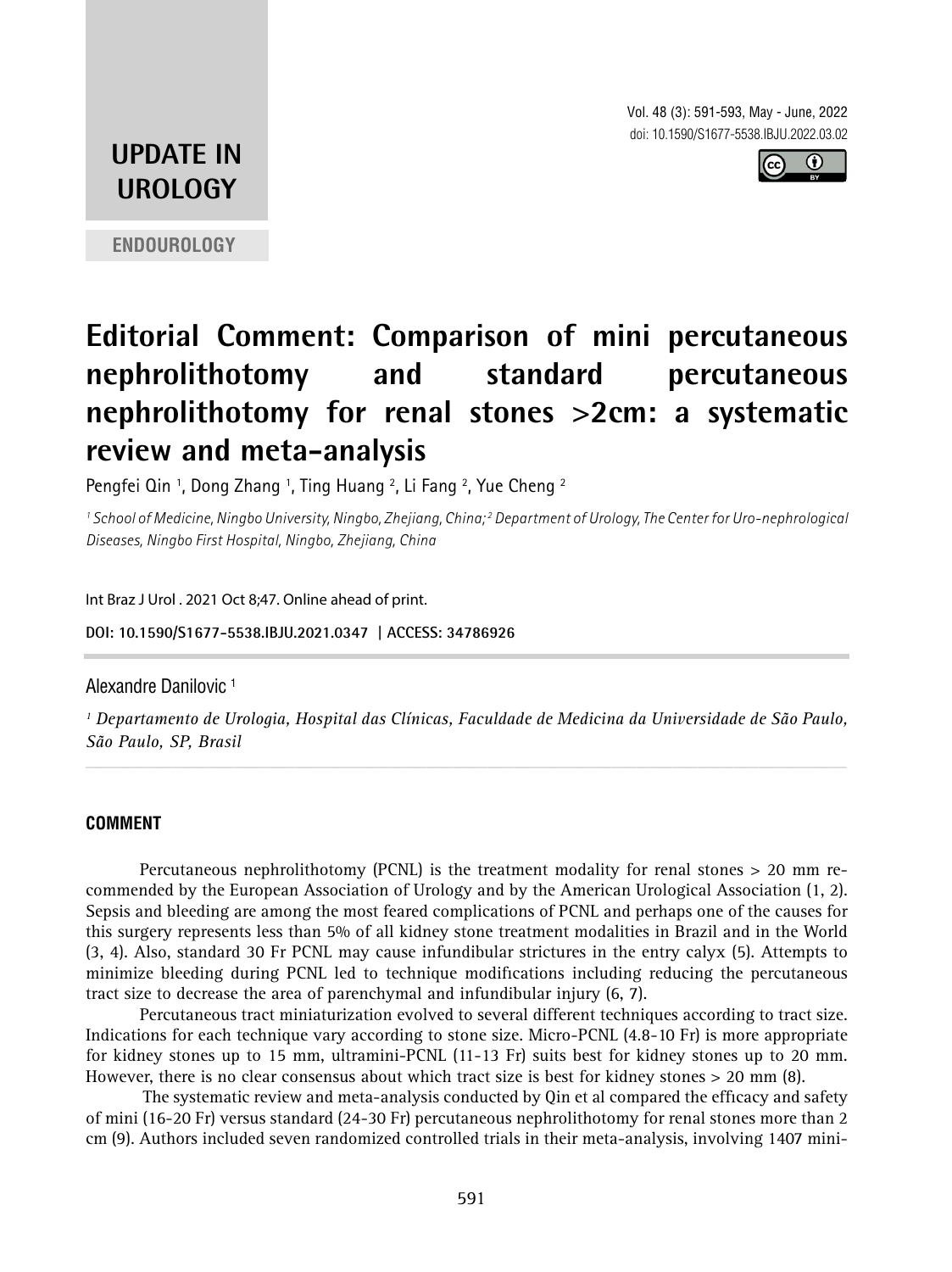-PCNL cases and 1436 standard-PCNL cases. Main finding was that mini-PCNL has a similar stone free rate than standard-PCNL. A subgroup analysis showed no difference in stone free rates between 30 Fr and 24 Fr and mini-PCNL groups. Operation time was shorter in standard-PCNL (both 30 Fr and 24 Fr) than mini-PCNL. Standard-PCNL was associated with more hemoglobin drop and blood transfusion rate than mini-PCNL. However, no significant differences were noted between 24 Fr and mini-PCNL regarding hemoglobin drop and blood transfusion rate. Shorter length of hospitalization was associated with mini-PCNL. No significant difference was noted in fever between groups.

The strength of this study is the inclusion of randomized controlled trials and exclusion of retrospective or case-control studies, whereas limitation is that the role of mini-PCNL in the treatment of staghorn stones or in infected stones was not addressed by the studies included in the meta-analysis. Infected stones are a risk factor for postoperative sepsis. Miniaturization of the percutaneous tract may increase the renal pelvic pressure and absorption of irrigation fluid due to limited outflow (10). Althought this meta-analysis showed no significant difference in postoperative fever between groups, more studies are needed to establish the best percutaneous tract size for staghorn and infectious stones. The meta-analysis presented by Qin et al. supports that standard 24 Fr PCNL is the best option for kidney stones > 20 mm combining same stone free rates than 30 Fr with similar blood loss of mini-PCNL but with shorter operation time (9).

Falahatkar et al. studied the effects of pregabalin, solifenacin and their combination therapy on urinary stent-related symptoms in a randomized controlled clinical trial (17). Patients were randomly allocated into four groups: pregabalin 75 mg BID (N=64), solifenacin 5 mg once a day (N=64), pregabalin 75 mg BID and solifenacin 5 mg once a day  $(N=64)$ , and no medication  $(N=64)$ . Ureteral Symptom Score Questionnaire (USSQ) was used to compare groups at 2 and 4 weeks after discharge from hospital (18). Authors reported significant beneficial effects in all indexes of USSQ only for combined pregabalin and solifenacin therapy over control group. Reported side effects were mild for all studied groups. Lack of a placebo arm and application of USSQ only at 2 and 4 weeks after discharge from hospital are some of the limitations of this study.

Urinary stent-related symptoms should not be overlooked and could be relieved by an adequate stent selection and a combination of postoperative medical therapy.

#### **CONFLICT OF INTEREST**

None declared.

#### **REFERENCES**

- 1. Türk C, Petrík A, Sarica K, Seitz C, Skolarikos A, Straub M, et al. EAU Guidelines on Interventional Treatment for Urolithiasis. Eur Urol. 2016;69:475-82.
- 2. Assimos D, Krambeck A, Miller NL, Monga M, Murad MH, Nelson CP, et al. Surgical Management of Stones: American Urological Association/Endourological Society Guideline, PART II. J Urol. 2016;196:1161-9.
- 3. Seklehner S, Laudano MA, Chughtai B, Jamzadeh A, Del Pizzo JJ, Engelhardt PF, et al. Trends in the utilization of percutaneous and open nephrolithotomy in the treatment of renal calculi. J Endourol. 2013;27:984-8.
- 4. Astolfi RH, Carrera R, Gattas N, Bertolla R, Sepulveda F, Reggio E, et al. Current scenario of endourological treatment of kidney stones in brazil: results of a national survey. Int Braz J Urol. 2020;46:400-8.
- 5. Danilovic A, Torricelli FCM, Marchini GS, Batagello C, Vicentini FC, Traxer O, et al. Does previous standard percutaneous nephrolithotomy impair retrograde intrarenal surgery outcomes? Int Braz J Urol. 2021;47:1198-206.
- 6. Jackman SV, Docimo SG, Cadeddu JA, Bishoff JT, Kavoussi LR, Jarrett TW. The "mini-perc" technique: a less invasive alternative to percutaneous nephrolithotomy. World J Urol. 1998;16:371-4.